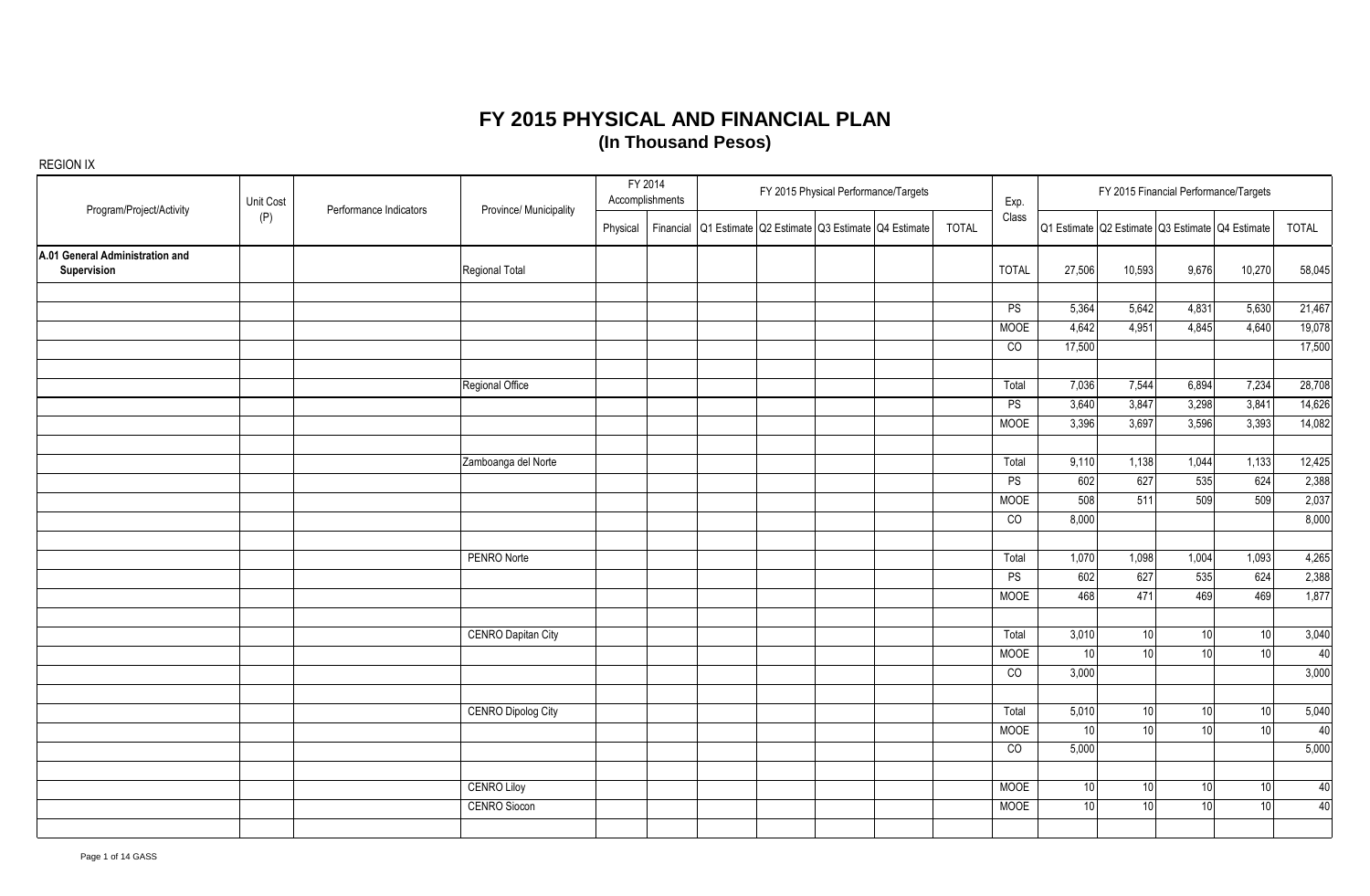| Program/Project/Activity | Unit Cost | Performance Indicators | Province/ Municipality |          | FY 2014<br>Accomplishments |                                                           | FY 2015 Physical Performance/Targets |  |              | Exp.            |       | FY 2015 Financial Performance/Targets           |          |               |                 |
|--------------------------|-----------|------------------------|------------------------|----------|----------------------------|-----------------------------------------------------------|--------------------------------------|--|--------------|-----------------|-------|-------------------------------------------------|----------|---------------|-----------------|
|                          | (P)       |                        |                        | Physical |                            | Financial Q1 Estimate Q2 Estimate Q3 Estimate Q4 Estimate |                                      |  | <b>TOTAL</b> | Class           |       | Q1 Estimate Q2 Estimate Q3 Estimate Q4 Estimate |          |               | <b>TOTAL</b>    |
|                          |           |                        | Zamboanga Del Sur      |          |                            |                                                           |                                      |  |              | Total           | 3,646 | 1,187                                           | 1,055    | 1,186         | 7,074           |
|                          |           |                        |                        |          |                            |                                                           |                                      |  |              | PS              | 859   | 898                                             | 766      | 896           | 3,419           |
|                          |           |                        |                        |          |                            |                                                           |                                      |  |              | <b>MOOE</b>     | 287   | 289                                             | 289      | 290           | 1,155           |
|                          |           |                        |                        |          |                            |                                                           |                                      |  |              | $\overline{c}$  | 2,500 |                                                 |          |               | 2,500           |
|                          |           |                        | PENRO Sur              |          |                            |                                                           |                                      |  |              | Total           | 1,129 | 1,170                                           | 1,039    | 1,170         | 4,508           |
|                          |           |                        |                        |          |                            |                                                           |                                      |  |              | PS              | 859   | 898                                             | 766      | 896           | 3,419           |
|                          |           |                        |                        |          |                            |                                                           |                                      |  |              | <b>MOOE</b>     | 270   | 272                                             | 273      | 274           | 1,089           |
|                          |           |                        | CENRO Pagadian City    |          |                            |                                                           |                                      |  |              | Total           | 2,508 | $\overline{9}$                                  | 8        | 8             | 2,533           |
|                          |           |                        |                        |          |                            |                                                           |                                      |  |              | <b>MOOE</b>     | 8     | $\mathsf{Q}$                                    | 8        | $\mathsf{\ }$ | 33              |
|                          |           |                        |                        |          |                            |                                                           |                                      |  |              | $\overline{c}$  | 2,500 |                                                 |          |               | 2,500           |
|                          |           |                        | <b>CENRO Guipos</b>    |          |                            |                                                           |                                      |  |              | MOOE            | -91   | 8 <sup>1</sup>                                  | 8        | 8             | 33              |
|                          |           |                        |                        |          |                            |                                                           |                                      |  |              |                 |       |                                                 |          |               |                 |
|                          |           |                        | Zamboanga Sibugay      |          |                            |                                                           |                                      |  |              | Total           | 7,714 | $724$                                           | 683      | 717           | 9,838           |
|                          |           |                        |                        |          |                            |                                                           |                                      |  |              | PS              | 263   | 270                                             | 232      | 269           | 1,034           |
|                          |           |                        |                        |          |                            |                                                           |                                      |  |              | <b>MOOE</b>     | 451   | 454                                             | 451      | 448           | 1,804           |
|                          |           |                        |                        |          |                            |                                                           |                                      |  |              | CO              | 7,000 |                                                 |          |               | 7,000           |
|                          |           |                        | PENRO Sibugay          |          |                            |                                                           |                                      |  |              | Total           | 686   | 696                                             | 654      | 690           | 2,726           |
|                          |           |                        |                        |          |                            |                                                           |                                      |  |              | PS              | 263   | 270                                             | 232      | 269           | 1,034           |
|                          |           |                        |                        |          |                            |                                                           |                                      |  |              | <b>MOOE</b>     | 423   | 426                                             | 422      | 421           | 1,692           |
|                          |           |                        | CENRO Ipil             |          |                            |                                                           |                                      |  |              | Total           | 2,009 | 10                                              | Q        | g             | 2,037           |
|                          |           |                        |                        |          |                            |                                                           |                                      |  |              | <b>MOOE</b>     | q     | 10                                              | $\Omega$ | Q             | $\overline{37}$ |
|                          |           |                        |                        |          |                            |                                                           |                                      |  |              | $\overline{co}$ | 2,000 |                                                 |          |               | 2,000           |
|                          |           |                        |                        |          |                            |                                                           |                                      |  |              |                 |       |                                                 |          |               |                 |
|                          |           |                        | CENRO Buug             |          |                            |                                                           |                                      |  |              | Total           | 5,009 | $\overline{9}$                                  | 10       | $\mathsf{Q}$  | 5,037           |
|                          |           |                        |                        |          |                            |                                                           |                                      |  |              | <b>MOOE</b>     | 9     | a                                               | 10       | Q             | $\overline{37}$ |
|                          |           |                        |                        |          |                            |                                                           |                                      |  |              | CO              | 5,000 |                                                 |          |               | 5,000           |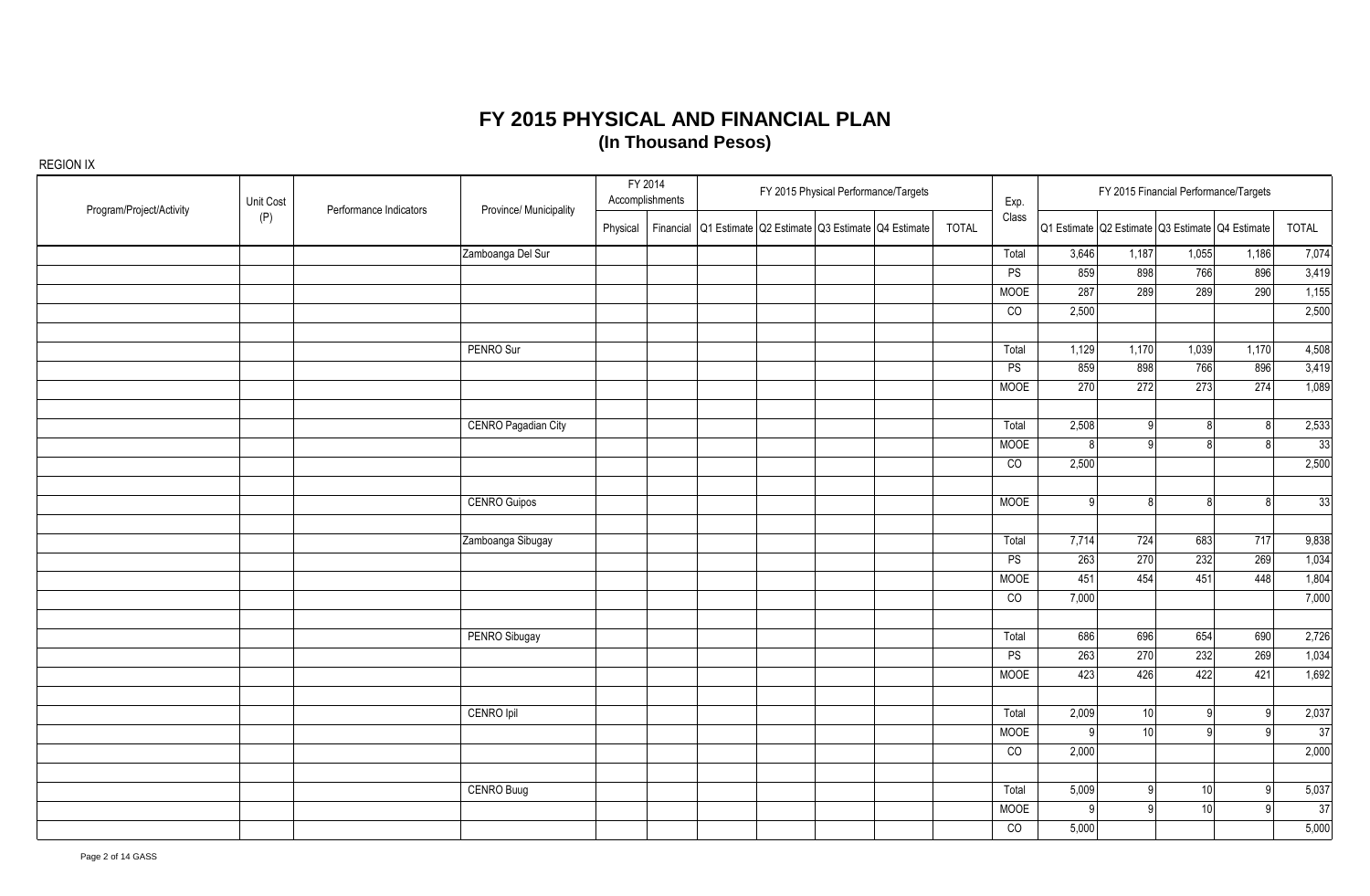| Program/Project/Activity      | Unit Cost | Performance Indicators | Province/ Municipality    |          | FY 2014<br>Accomplishments |  | FY 2015 Physical Performance/Targets                      |              | Exp.           |                 |                                                 |       | FY 2015 Financial Performance/Targets |              |
|-------------------------------|-----------|------------------------|---------------------------|----------|----------------------------|--|-----------------------------------------------------------|--------------|----------------|-----------------|-------------------------------------------------|-------|---------------------------------------|--------------|
|                               | (P)       |                        |                           | Physical |                            |  | Financial Q1 Estimate Q2 Estimate Q3 Estimate Q4 Estimate | <b>TOTAL</b> | Class          |                 | Q1 Estimate Q2 Estimate Q3 Estimate Q4 Estimate |       |                                       | <b>TOTAL</b> |
|                               |           |                        |                           |          |                            |  |                                                           |              |                |                 |                                                 |       |                                       |              |
|                               |           |                        | CENRO Zamboanga City      |          |                            |  |                                                           |              | <b>MOOE</b>    | 10              | 9                                               | 10    | g                                     | 38           |
| A.01.a General Management and |           |                        |                           |          |                            |  |                                                           |              |                |                 |                                                 |       |                                       |              |
| Supervision                   |           |                        | Regional Total            |          |                            |  |                                                           |              | <b>TOTAL</b>   | 26,659          | 9,414                                           | 8,679 | 9,399                                 | 54,151       |
|                               |           |                        |                           |          |                            |  |                                                           |              | <b>PS</b>      | 4,830           | 5,078                                           | 4,348 | 5,071                                 | 19,327       |
|                               |           |                        |                           |          |                            |  |                                                           |              | <b>MOOE</b>    | 4,329           | 4,336                                           | 4,331 | 4,328                                 | 17,324       |
|                               |           |                        |                           |          |                            |  |                                                           |              | $\overline{c}$ | 17,500          |                                                 |       |                                       | 17,500       |
|                               |           |                        | Regional Office           |          |                            |  |                                                           |              | Total          | 6,272           | 6,451                                           | 5,970 | 6,447                                 | 25,140       |
|                               |           |                        |                           |          |                            |  |                                                           |              | PS             | 3,189           | 3,369                                           | 2,888 | 3,366                                 | 12,812       |
|                               |           |                        |                           |          |                            |  |                                                           |              | <b>MOOE</b>    | 3,083           | 3,082                                           | 3,082 | 3,081                                 | 12,328       |
|                               |           |                        |                           |          |                            |  |                                                           |              | $\overline{c}$ |                 |                                                 |       |                                       |              |
|                               |           |                        | Zamboanga del Norte       |          |                            |  |                                                           |              | Total          | 9,027           | 1,052                                           | 971   | 1,049                                 | 12,099       |
|                               |           |                        |                           |          |                            |  |                                                           |              | PS             | 519             | 541                                             | 462   | 540                                   | 2,062        |
|                               |           |                        |                           |          |                            |  |                                                           |              | <b>MOOE</b>    | 508             | 511                                             | 509   | 509                                   | 2,037        |
|                               |           |                        |                           |          |                            |  |                                                           |              | CO             | 8,000           |                                                 |       |                                       | 8,000        |
|                               |           |                        | PENRO Norte               |          |                            |  |                                                           |              | Total          | 987             | 1,012                                           | 931   | 1,009                                 | 3,939        |
|                               |           |                        |                           |          |                            |  |                                                           |              | PS             | 519             | 541                                             | 462   | 540                                   | 2,062        |
|                               |           |                        |                           |          |                            |  |                                                           |              | <b>MOOE</b>    | 468             | 471                                             | 469   | 469                                   | 1,877        |
|                               |           |                        | <b>CENRO Dapitan City</b> |          |                            |  |                                                           |              | Total          | 3,010           | 10                                              | 10    | 10                                    | 3,040        |
|                               |           |                        |                           |          |                            |  |                                                           |              | <b>MOOE</b>    | 10              | 10 <sup>1</sup>                                 | 10    | 10                                    | 40           |
|                               |           |                        |                           |          |                            |  |                                                           |              | $\overline{c}$ | 3,000           |                                                 |       |                                       | 3,000        |
|                               |           |                        | <b>CENRO Dipolog City</b> |          |                            |  |                                                           |              | Total          | 5,010           | 10 <sup>1</sup>                                 | 10    | 10                                    | 5,040        |
|                               |           |                        |                           |          |                            |  |                                                           |              | <b>MOOE</b>    | 10 <sup>1</sup> | 10 <sup>1</sup>                                 | 10    | 10                                    | 40           |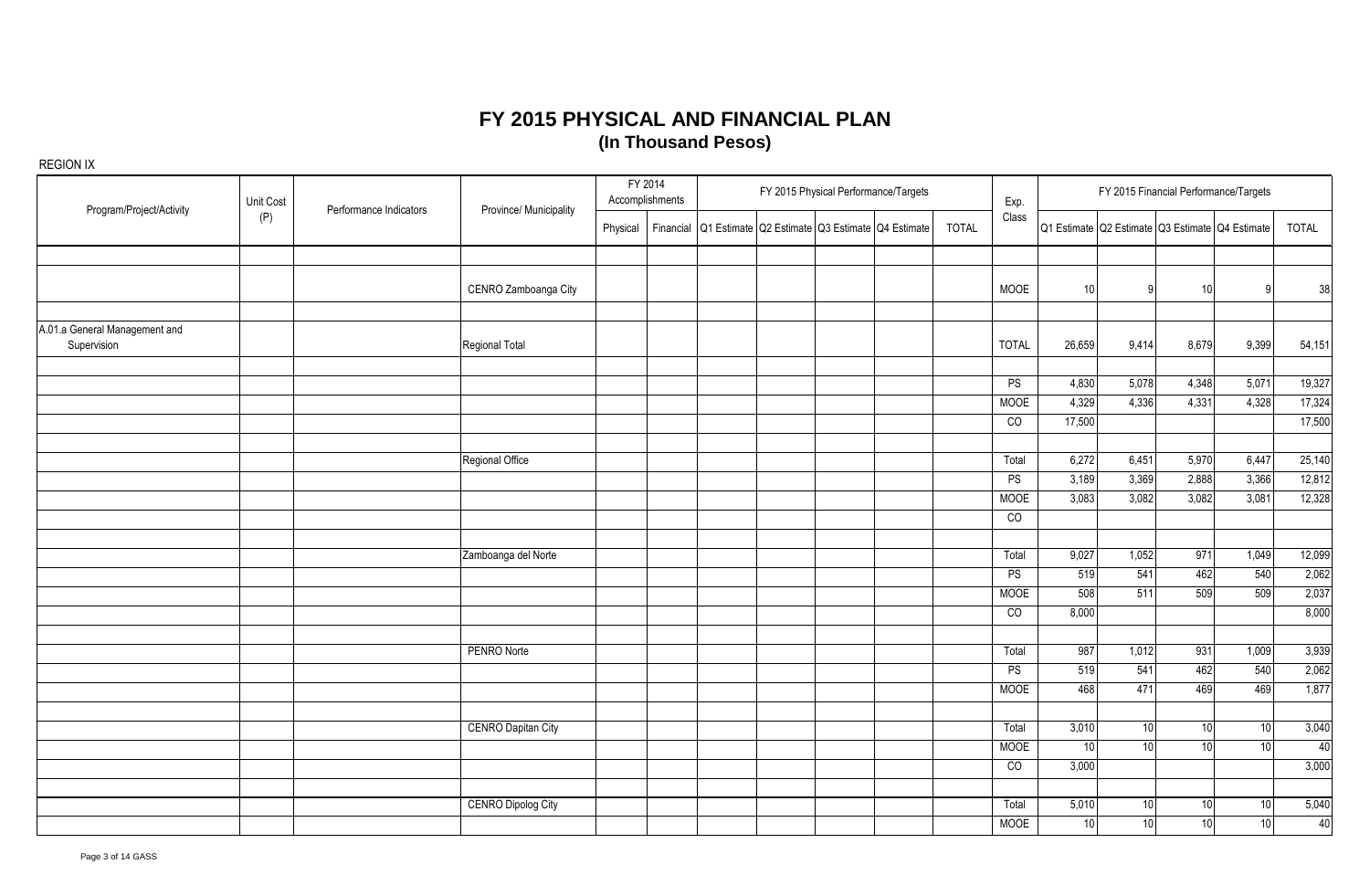| Unit Cost<br>Program/Project/Activity | Performance Indicators | Province/ Municipality     |          | FY 2014<br>Accomplishments                                |  | FY 2015 Physical Performance/Targets |              | Exp.              |                                                 | FY 2015 Financial Performance/Targets |                 |                 |                |
|---------------------------------------|------------------------|----------------------------|----------|-----------------------------------------------------------|--|--------------------------------------|--------------|-------------------|-------------------------------------------------|---------------------------------------|-----------------|-----------------|----------------|
| (P)                                   |                        |                            | Physical | Financial Q1 Estimate Q2 Estimate Q3 Estimate Q4 Estimate |  |                                      | <b>TOTAL</b> | Class             | Q1 Estimate Q2 Estimate Q3 Estimate Q4 Estimate |                                       |                 |                 | <b>TOTAL</b>   |
|                                       |                        |                            |          |                                                           |  |                                      |              | $\overline{c}$    | 5,000                                           |                                       |                 |                 | 5,000          |
|                                       |                        |                            |          |                                                           |  |                                      |              |                   |                                                 |                                       |                 |                 |                |
|                                       |                        | <b>CENRO Liloy</b>         |          |                                                           |  |                                      |              | <b>MOOE</b>       | 10 <sup>1</sup>                                 | 10 <sup>1</sup>                       | 10 <sup>1</sup> | 10 <sup>1</sup> | 40             |
|                                       |                        |                            |          |                                                           |  |                                      |              |                   |                                                 |                                       |                 |                 |                |
|                                       |                        | <b>CENRO Siocon</b>        |          |                                                           |  |                                      |              | <b>MOOE</b>       | 10 <sup>1</sup>                                 | 10 <sup>1</sup>                       | 10              | 10              | 40             |
|                                       |                        |                            |          |                                                           |  |                                      |              |                   |                                                 |                                       |                 |                 |                |
|                                       |                        | Zamboanga Del Sur          |          |                                                           |  |                                      |              | Total<br>PS       | 3,646<br>859                                    | 1,187<br>898                          | 1,055<br>766    | 1,186<br>896    | 7,074<br>3,419 |
|                                       |                        |                            |          |                                                           |  |                                      |              | <b>MOOE</b>       | 287                                             | 289                                   | 289             | 290             | 1,155          |
|                                       |                        |                            |          |                                                           |  |                                      |              | $\overline{c}$    | 2,500                                           |                                       |                 |                 | 2,500          |
|                                       |                        |                            |          |                                                           |  |                                      |              |                   |                                                 |                                       |                 |                 |                |
|                                       |                        | PENRO Sur                  |          |                                                           |  |                                      |              | Total             | 1,129                                           | 1,170                                 | 1,039           | 1,170           | 4,508          |
|                                       |                        |                            |          |                                                           |  |                                      |              | PS                | 859                                             | 898                                   | 766             | 896             | 3,419          |
|                                       |                        |                            |          |                                                           |  |                                      |              | <b>MOOE</b>       | 270                                             | 272                                   | 273             | 274             | 1,089          |
|                                       |                        |                            |          |                                                           |  |                                      |              |                   |                                                 |                                       |                 |                 |                |
|                                       |                        | <b>CENRO Pagadian City</b> |          |                                                           |  |                                      |              | Total             | 2,508                                           | $\mathsf{Q}$                          | R               | 8               | 2,533          |
|                                       |                        |                            |          |                                                           |  |                                      |              | <b>MOOE</b>       | 8                                               | $\Omega$                              |                 | 8               | 33             |
|                                       |                        |                            |          |                                                           |  |                                      |              | $\overline{co}$   | 2,500                                           |                                       |                 |                 | 2,500          |
|                                       |                        |                            |          |                                                           |  |                                      |              |                   |                                                 |                                       |                 |                 |                |
|                                       |                        | <b>CENRO Guipos</b>        |          |                                                           |  |                                      |              | <b>MOOE</b>       | 9l                                              | $\mathsf{R}$                          | 8 <sup>1</sup>  | 8               | 33             |
|                                       |                        |                            |          |                                                           |  |                                      |              |                   |                                                 |                                       |                 |                 |                |
|                                       |                        | Zamboanga Sibugay          |          |                                                           |  |                                      |              | Total             | 7,714                                           | 724                                   | 683             | 717             | 9,838          |
|                                       |                        |                            |          |                                                           |  |                                      |              | PS<br><b>MOOE</b> | 263<br>451                                      | 270<br>454                            | 232<br>451      | 269<br>448      | 1,034<br>1,804 |
|                                       |                        |                            |          |                                                           |  |                                      |              | $\overline{c}$    | 7,000                                           |                                       |                 |                 | 7,000          |
|                                       |                        |                            |          |                                                           |  |                                      |              |                   |                                                 |                                       |                 |                 |                |
|                                       |                        | PENRO Sibugay              |          |                                                           |  |                                      |              | Total             | 686                                             | 696                                   | 654             | 690             | 2,726          |
|                                       |                        |                            |          |                                                           |  |                                      |              | PS                | 263                                             | 270                                   | 232             | 269             | 1,034          |
|                                       |                        |                            |          |                                                           |  |                                      |              | <b>MOOE</b>       | 423                                             | 426                                   | 422             | 421             | 1,692          |
|                                       |                        |                            |          |                                                           |  |                                      |              |                   |                                                 |                                       |                 |                 |                |
|                                       |                        | CENRO Ipil                 |          |                                                           |  |                                      |              | Total             | 2,009                                           | 10 <sup>1</sup>                       | $\mathsf{Q}$    | 9               | 2,037          |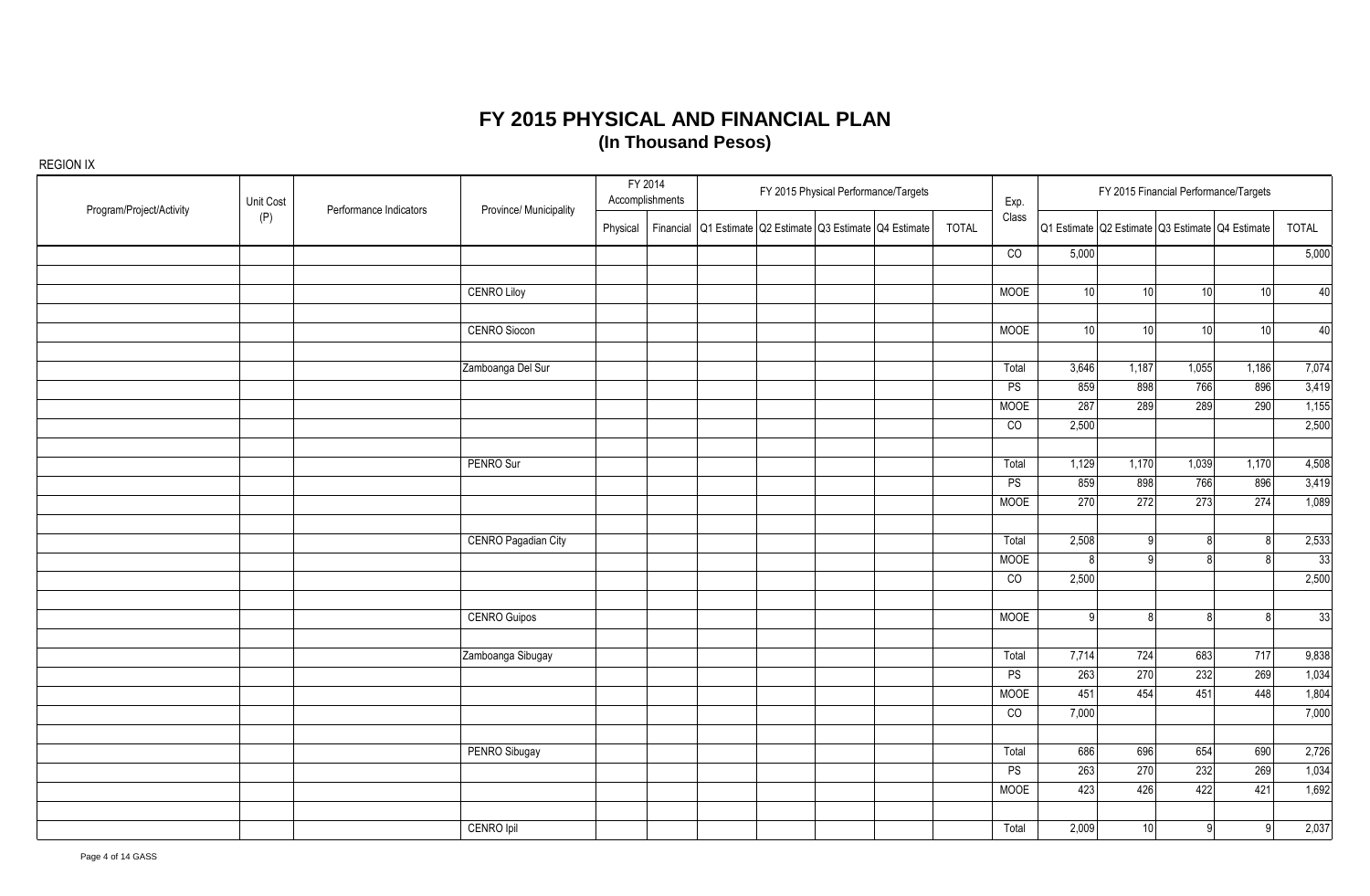| Program/Project/Activity | Unit Cost | Performance Indicators       | Province/ Municipality |          | FY 2014<br>Accomplishments |                                                           |               | FY 2015 Physical Performance/Targets |                | Exp.                  |       |                 |                 | FY 2015 Financial Performance/Targets           |                 |
|--------------------------|-----------|------------------------------|------------------------|----------|----------------------------|-----------------------------------------------------------|---------------|--------------------------------------|----------------|-----------------------|-------|-----------------|-----------------|-------------------------------------------------|-----------------|
|                          | (P)       |                              |                        | Physical |                            | Financial Q1 Estimate Q2 Estimate Q3 Estimate Q4 Estimate |               |                                      |                | Class<br><b>TOTAL</b> |       |                 |                 | Q1 Estimate Q2 Estimate Q3 Estimate Q4 Estimate | <b>TOTAL</b>    |
|                          |           |                              |                        |          |                            |                                                           |               |                                      |                | <b>MOOE</b>           |       | 10 <sup>1</sup> |                 | $\mathsf{Q}$<br>9                               | 37              |
|                          |           |                              |                        |          |                            |                                                           |               |                                      |                | $\overline{c}$        | 2,000 |                 |                 |                                                 | 2,000           |
|                          |           |                              |                        |          |                            |                                                           |               |                                      |                |                       |       |                 |                 |                                                 |                 |
|                          |           |                              |                        |          |                            |                                                           |               |                                      |                |                       |       |                 |                 |                                                 |                 |
|                          |           |                              | <b>CENRO Buug</b>      |          |                            |                                                           |               |                                      |                | Total                 | 5,009 | $\mathsf{Q}$    | 10 <sup>1</sup> | 9                                               | 5,037           |
|                          |           |                              |                        |          |                            |                                                           |               |                                      |                | <b>MOOE</b>           | C     |                 | 10              | q                                               | $\overline{37}$ |
|                          |           |                              |                        |          |                            |                                                           |               |                                      |                | $\overline{c}$        | 5,000 |                 |                 |                                                 | 5,000           |
|                          |           |                              |                        |          |                            |                                                           |               |                                      |                |                       |       |                 |                 |                                                 |                 |
|                          |           |                              |                        |          |                            |                                                           |               |                                      |                |                       |       |                 |                 |                                                 |                 |
|                          |           |                              | CENRO Zamboanga City   |          |                            |                                                           |               |                                      |                | MOOE                  | 10    | a               | 10              | Q                                               | 38              |
|                          |           |                              |                        |          |                            |                                                           |               |                                      |                |                       |       |                 |                 |                                                 |                 |
| . Personnel Management   |           |                              | Regional Total         |          |                            |                                                           |               |                                      |                | Total<br>MOOE         | 45    | 46              | 46              | 46                                              | 183             |
|                          |           |                              |                        |          |                            |                                                           |               |                                      |                |                       |       |                 |                 |                                                 |                 |
|                          |           | Appointment preparation (no) | Regional Office        |          |                            |                                                           |               |                                      |                | <b>MOOE</b>           | 27    | 27              | 27              | 27                                              | 108             |
|                          |           |                              |                        |          |                            |                                                           |               |                                      |                |                       |       |                 |                 |                                                 |                 |
|                          |           | plantilla of personnel       |                        |          |                            |                                                           |               |                                      |                |                       |       |                 |                 |                                                 |                 |
|                          |           | prepared (no)                |                        |          |                            |                                                           |               |                                      |                |                       |       |                 |                 |                                                 |                 |
|                          |           | -Regular                     |                        |          |                            |                                                           |               |                                      |                |                       |       |                 |                 |                                                 |                 |
|                          |           | 1.PSIPOP                     |                        |          |                            |                                                           |               |                                      |                |                       |       |                 |                 |                                                 |                 |
|                          |           | 2.EXPANDED Plantilla         |                        |          |                            |                                                           |               |                                      |                |                       |       |                 |                 |                                                 |                 |
|                          |           | 3. Manpower Strength         |                        |          |                            | $\overline{3}$                                            | $\mathcal{R}$ | 3                                    | $\overline{3}$ | 12                    |       |                 |                 |                                                 |                 |
|                          |           |                              |                        |          |                            |                                                           |               |                                      |                |                       |       |                 |                 |                                                 |                 |
|                          |           | -Casual                      |                        |          |                            |                                                           |               |                                      |                |                       |       |                 |                 |                                                 |                 |
|                          |           | 1. Fund 101                  |                        |          |                            | $\mathbf{R}$                                              | 3             | 3                                    | $\overline{3}$ | 12                    |       |                 |                 |                                                 |                 |
|                          |           |                              |                        |          |                            |                                                           |               |                                      |                |                       |       |                 |                 |                                                 |                 |
|                          |           | -Job Contract                |                        |          |                            |                                                           |               |                                      |                |                       |       |                 |                 |                                                 |                 |
|                          |           | 1. Fund 101                  |                        |          |                            |                                                           |               |                                      |                | 4                     |       |                 |                 |                                                 |                 |
|                          |           |                              |                        |          |                            |                                                           |               |                                      |                |                       |       |                 |                 |                                                 |                 |
|                          |           | payrolls prepared (no)       |                        |          |                            |                                                           |               |                                      |                |                       |       |                 |                 |                                                 |                 |
|                          |           | -Regular (Fund 101)          |                        |          |                            |                                                           |               |                                      |                |                       |       |                 |                 |                                                 |                 |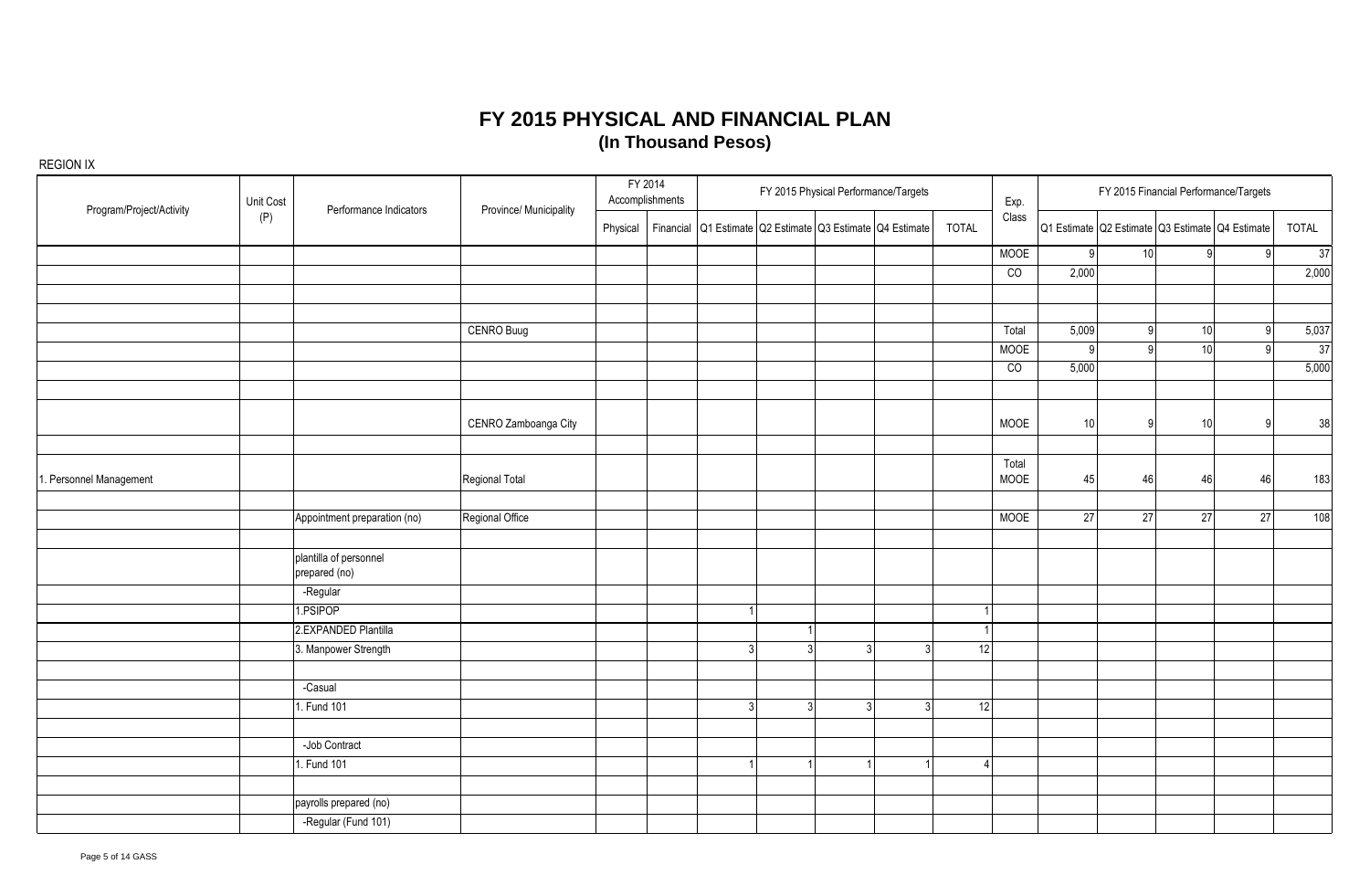| Program/Project/Activity | Unit Cost | Performance Indicators                                    | Province/ Municipality |          | FY 2014<br>Accomplishments |                                                           |               | FY 2015 Physical Performance/Targets |                |               | Exp.          |    |    |                | FY 2015 Financial Performance/Targets           |                 |
|--------------------------|-----------|-----------------------------------------------------------|------------------------|----------|----------------------------|-----------------------------------------------------------|---------------|--------------------------------------|----------------|---------------|---------------|----|----|----------------|-------------------------------------------------|-----------------|
|                          | (P)       |                                                           |                        | Physical |                            | Financial Q1 Estimate Q2 Estimate Q3 Estimate Q4 Estimate |               |                                      |                | <b>TOTAL</b>  | Class         |    |    |                | Q1 Estimate Q2 Estimate Q3 Estimate Q4 Estimate | <b>TOTAL</b>    |
|                          |           | *salaries                                                 |                        |          |                            | 3                                                         |               | 3                                    |                | 12            |               |    |    |                |                                                 |                 |
|                          |           | *RATA                                                     |                        |          |                            |                                                           | ৽             | $\mathcal{R}$                        |                | 12            |               |    |    |                |                                                 |                 |
|                          |           | *Bonus                                                    |                        |          |                            |                                                           |               |                                      |                |               |               |    |    |                |                                                 |                 |
|                          |           | $*PBB$                                                    |                        |          |                            |                                                           |               |                                      |                |               |               |    |    |                |                                                 |                 |
|                          |           | *PEI                                                      |                        |          |                            |                                                           |               |                                      |                |               |               |    |    |                |                                                 |                 |
|                          |           | *Clothing allowance                                       |                        |          |                            |                                                           |               |                                      |                |               |               |    |    |                |                                                 |                 |
|                          |           | *Monetization                                             |                        |          |                            |                                                           |               |                                      |                |               |               |    |    |                |                                                 |                 |
|                          |           | -Casual                                                   |                        |          |                            |                                                           |               |                                      |                |               |               |    |    |                |                                                 |                 |
|                          |           | *Fund 101 (wages)                                         |                        |          |                            | $\mathbf{R}$                                              | $\mathcal{R}$ | 3                                    | $\overline{3}$ | 12            |               |    |    |                |                                                 |                 |
|                          |           | personnel records<br>maintained/updated (no)              |                        |          |                            | 1,200                                                     | 1,200         | 1,200                                | 1,200          | 1,200         |               |    |    |                |                                                 |                 |
|                          |           | applications/clearance process (no)                       |                        |          |                            | 255                                                       | 255           | 255                                  | 255            | 1,020         |               |    |    |                |                                                 |                 |
|                          |           | trainings/workshops/seminars/<br>conference attended (no) |                        |          |                            |                                                           |               |                                      |                |               | MOOE          |    |    |                |                                                 |                 |
|                          |           |                                                           | Zamboanga del Norte    |          |                            |                                                           |               |                                      |                |               |               |    | 81 | $\mathsf{R}$   | 8                                               | 32              |
|                          |           |                                                           | Zamboanga del Sur      |          |                            |                                                           |               |                                      |                |               |               |    |    | $\overline{5}$ | 5                                               | 18              |
|                          |           |                                                           | Zamboanga Sibugay      |          |                            |                                                           |               |                                      |                |               |               |    |    | 6              | $6 \overline{6}$                                | $\overline{25}$ |
| 2. Procurement Services  |           |                                                           | Regional Total         |          |                            |                                                           |               |                                      |                |               | Total<br>MOOE | 46 | 47 | $47\,$         | 46                                              | 186             |
|                          |           |                                                           | Regional Office        |          |                            |                                                           |               |                                      |                |               | <b>MOOE</b>   | 29 | 29 | 29             | 29                                              | 116             |
|                          |           | agency procurement plan<br>prepared (no)\                 | Regional Office        |          |                            |                                                           |               |                                      |                |               |               |    |    |                |                                                 |                 |
|                          |           | inventory conducted (no)                                  | Regional Office        |          |                            |                                                           |               |                                      |                | $\mathcal{D}$ |               |    |    |                |                                                 |                 |
|                          |           | bidding conducted (no)                                    | Regional Office        |          |                            |                                                           | $\epsilon$    | 6                                    | ĥ              | 24            |               |    |    |                |                                                 |                 |
|                          |           |                                                           | Zamboanga del Norte    |          |                            |                                                           |               |                                      |                |               |               |    | 8  | 8              | $\overline{7}$                                  | 30              |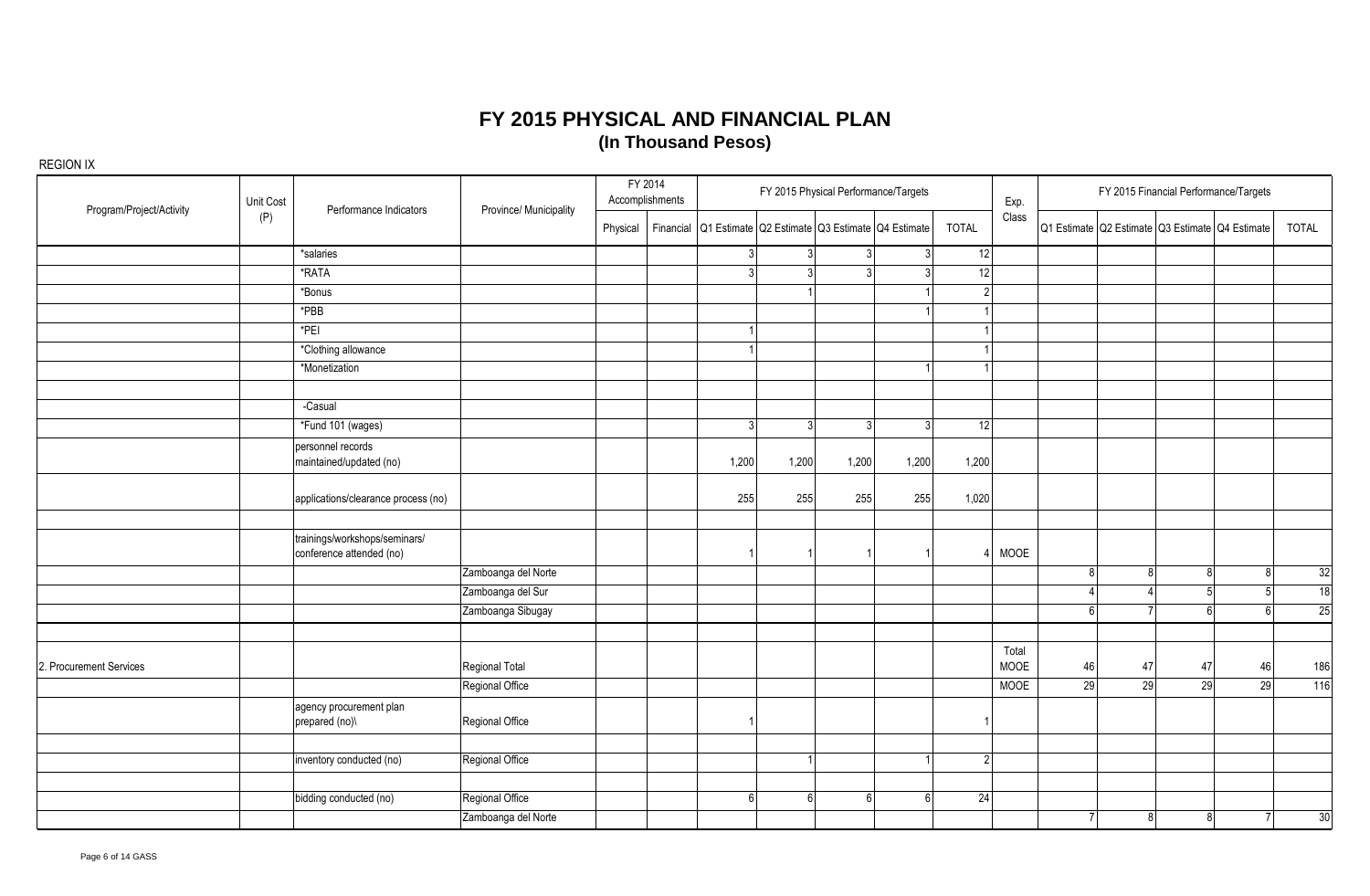|                          | Unit Cost | Performance Indicators                                  |                        |          | FY 2014<br>Accomplishments |     |                 |                 | FY 2015 Physical Performance/Targets                      |              | Exp.          |    |                 |    | FY 2015 Financial Performance/Targets           |                 |
|--------------------------|-----------|---------------------------------------------------------|------------------------|----------|----------------------------|-----|-----------------|-----------------|-----------------------------------------------------------|--------------|---------------|----|-----------------|----|-------------------------------------------------|-----------------|
| Program/Project/Activity | (P)       |                                                         | Province/ Municipality | Physical |                            |     |                 |                 | Financial Q1 Estimate Q2 Estimate Q3 Estimate Q4 Estimate | <b>TOTAL</b> | Class         |    |                 |    | Q1 Estimate Q2 Estimate Q3 Estimate Q4 Estimate | <b>TOTAL</b>    |
|                          |           |                                                         | Zamboanga del Sur      |          |                            |     |                 |                 |                                                           |              |               |    |                 |    |                                                 | 16              |
|                          |           |                                                         | Zamboanga Sibugay      |          |                            |     |                 |                 |                                                           |              |               |    | ĥ               | 6  | ĥ                                               | 24              |
| 3. Property Management   |           |                                                         | Regional Total         |          |                            |     |                 |                 |                                                           |              | Total<br>MOOE | 56 | 56              | 56 | 56                                              | 224             |
|                          |           |                                                         | Regional Office        |          |                            |     |                 |                 |                                                           |              | <b>MOOE</b>   | 31 | 31              | 31 | 31                                              | 124             |
|                          |           | request acted upon (no)                                 |                        |          |                            | 75  | 75              | 75              | 75                                                        | 300          |               |    |                 |    |                                                 |                 |
|                          |           | memo/receipt issued (no)                                |                        |          |                            | 25  | 25              | 25              | 25                                                        | 100          |               |    |                 |    |                                                 |                 |
|                          |           | vehicles maintained (no)                                |                        |          |                            | 35  | 35              | 35              | 35                                                        | 35           |               |    |                 |    |                                                 |                 |
|                          |           | -(four wheels)                                          |                        |          |                            | 19  | $\overline{19}$ | 19              | 19                                                        | 19           |               |    |                 |    |                                                 |                 |
|                          |           | -(motorcycles)                                          |                        |          |                            | 16  | 16              | 16              | 16                                                        | 16           |               |    |                 |    |                                                 |                 |
|                          |           | equipment maintained (no)                               |                        |          |                            | 10  | 10              | 10 <sup>1</sup> | 10 <sup>1</sup>                                           | 10           |               |    |                 |    |                                                 |                 |
|                          |           | vehicles repaired (no)                                  |                        |          |                            |     |                 |                 |                                                           |              |               |    |                 |    |                                                 |                 |
|                          |           | equipment repaired (no)                                 |                        |          |                            |     |                 |                 |                                                           | 2            |               |    |                 |    |                                                 |                 |
|                          |           | vehicles registered/issued (no)                         |                        |          |                            | a   | a               | $\mathfrak{g}$  |                                                           | 35           |               |    |                 |    |                                                 |                 |
|                          |           | buildings maintained (no)                               |                        |          |                            |     |                 | 3               |                                                           |              |               |    |                 |    |                                                 |                 |
|                          |           | unserviceable equipment<br>disposed (no)                |                        |          |                            |     | 2               |                 |                                                           |              |               |    |                 |    |                                                 |                 |
|                          |           |                                                         | Zamboanga del Norte    |          |                            |     |                 |                 |                                                           |              |               | 10 | 10 <sup>1</sup> | 10 | 10                                              | 40              |
|                          |           |                                                         | Zamboanga del Sur      |          |                            |     |                 |                 |                                                           |              |               |    | 6 <sup>1</sup>  | ĥ  | ĥ                                               | 24              |
|                          |           |                                                         | Zamboanga Sibugay      |          |                            |     |                 |                 |                                                           |              |               |    | $\Omega$        | Q  | a                                               | $\overline{36}$ |
| 4. Records Management    |           |                                                         | Regional Total         |          |                            |     |                 |                 |                                                           |              | Total<br>MOOE | 52 | 51              | 51 | 51                                              | 205             |
|                          |           |                                                         | Regional Office        |          |                            |     |                 |                 |                                                           |              | <b>MOOE</b>   | 30 | 30 <sup>°</sup> | 30 | 30                                              | 120             |
|                          |           | incoming documents/<br>correspondences received (no)    |                        |          |                            | 500 | 500             | 500             | 500                                                       | 2,000        |               |    |                 |    |                                                 |                 |
|                          |           | documents/correspondences/<br>dispatched/delivered (no) |                        |          |                            | 750 | 750             | 750             | 750                                                       | 3,000        |               |    |                 |    |                                                 |                 |
|                          |           | issuances disseminated (no)                             |                        |          |                            | 900 | 900             | 900             | 900                                                       | 3,600        |               |    |                 |    |                                                 |                 |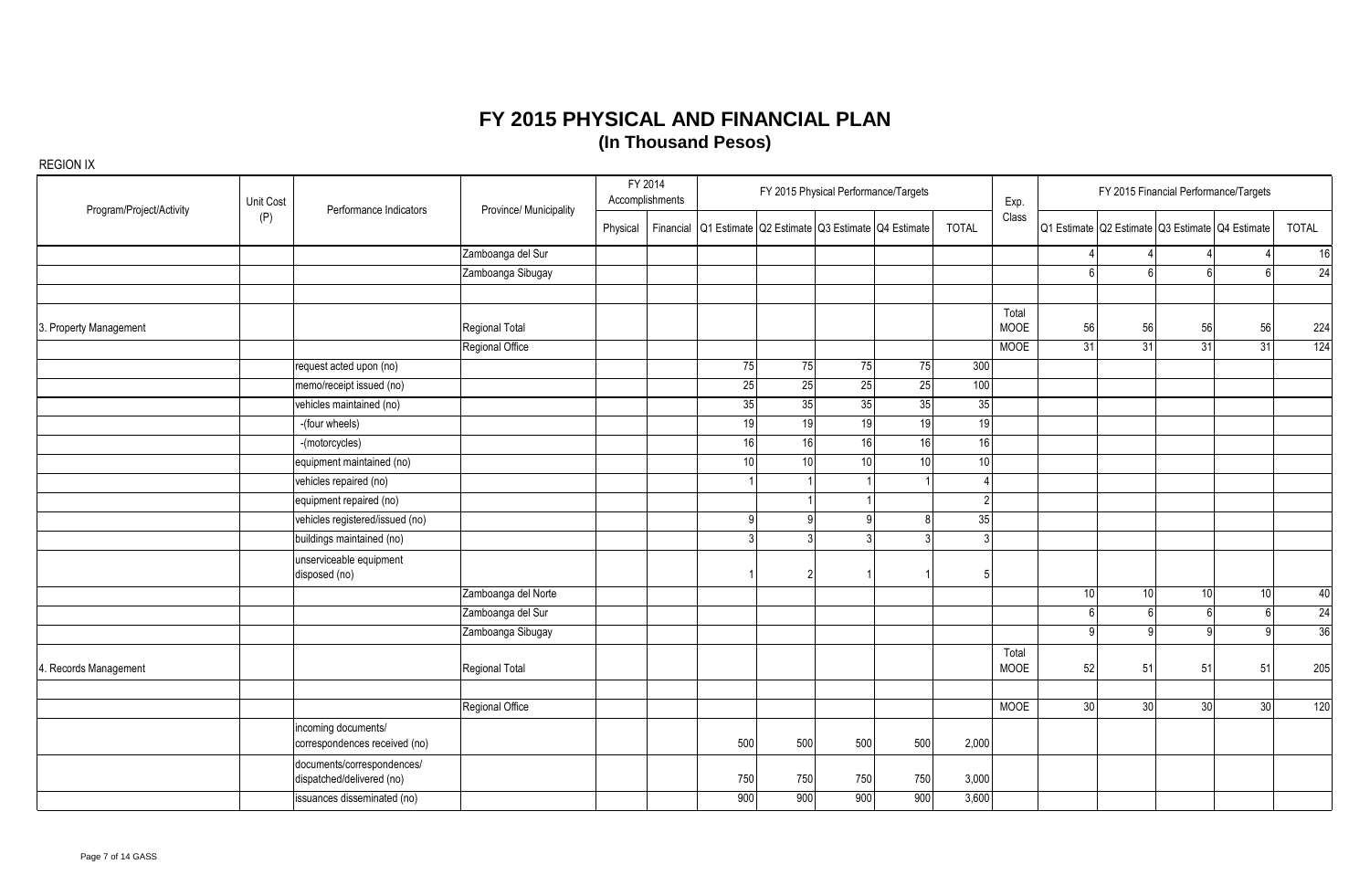| Unit Cost<br>Program/Project/Activity |     |                                                                                                      |                        |          | FY 2014<br>Accomplishments |                                                           |     |     | FY 2015 Physical Performance/Targets |              | Exp.          |    |                |              | FY 2015 Financial Performance/Targets           |                 |
|---------------------------------------|-----|------------------------------------------------------------------------------------------------------|------------------------|----------|----------------------------|-----------------------------------------------------------|-----|-----|--------------------------------------|--------------|---------------|----|----------------|--------------|-------------------------------------------------|-----------------|
|                                       | (P) | Performance Indicators                                                                               | Province/ Municipality | Physical |                            | Financial Q1 Estimate Q2 Estimate Q3 Estimate Q4 Estimate |     |     |                                      | <b>TOTAL</b> | Class         |    |                |              | Q1 Estimate Q2 Estimate Q3 Estimate Q4 Estimate | <b>TOTAL</b>    |
|                                       |     | documents/correspondences<br>filed (no)                                                              |                        |          |                            | 500                                                       | 500 | 500 | 500                                  | 2,000        |               |    |                |              |                                                 |                 |
|                                       |     | clients served (no)                                                                                  |                        |          |                            | 300                                                       | 300 | 300 | 300                                  | 1,200        |               |    |                |              |                                                 |                 |
|                                       |     | disposition of valueless records<br>conducted (no)                                                   |                        |          |                            |                                                           |     |     |                                      |              |               |    |                |              |                                                 |                 |
|                                       |     | documents reproduced (no)                                                                            |                        |          |                            | 500                                                       | 500 | 500 | 500                                  | 2,000        |               |    |                |              |                                                 |                 |
|                                       |     | inventory of records conducted (no)                                                                  |                        |          |                            |                                                           |     |     |                                      |              |               |    |                |              |                                                 |                 |
|                                       |     | logbooks for receiving<br>mails/documents maintained (no)                                            |                        |          |                            |                                                           |     |     |                                      |              |               |    |                |              |                                                 |                 |
|                                       |     | logbooks for outgoing,<br>releasing/dispatch, mails,<br>correspondences documents<br>maintained (no) |                        |          |                            |                                                           | 3   |     |                                      |              |               |    |                |              |                                                 |                 |
|                                       |     | records monthly reports<br>maintained (no)                                                           |                        |          |                            |                                                           | 2   |     |                                      |              |               |    |                |              |                                                 |                 |
|                                       |     |                                                                                                      | Zamboanga del Norte    |          |                            |                                                           |     |     |                                      |              |               | a  | $\mathsf{Q}$   | 8            | 9                                               | 35              |
|                                       |     |                                                                                                      | Zamboanga del Sur      |          |                            |                                                           |     |     |                                      |              |               |    | 5 <sup>1</sup> | 5            | $\sqrt{2}$                                      | $\overline{20}$ |
|                                       |     |                                                                                                      | Zamboanga Sibugay      |          |                            |                                                           |     |     |                                      |              |               |    |                | $\mathsf{R}$ |                                                 | $\overline{30}$ |
|                                       |     |                                                                                                      |                        |          |                            |                                                           |     |     |                                      |              |               |    |                |              |                                                 |                 |
| 5. Budget/Finance Management          |     |                                                                                                      | Regional Total         |          |                            |                                                           |     |     |                                      |              | Total<br>MOOE | 84 | 84             | 84           | 83                                              | 335             |
|                                       |     |                                                                                                      | Regional Office        |          |                            |                                                           |     |     |                                      |              | <b>MOOE</b>   | 50 | 50             | 50           | 50                                              | 200             |
|                                       |     | PENRO/CENRO financial plans<br>reviewed and finalized (no)                                           |                        |          |                            |                                                           |     |     |                                      |              |               |    |                |              |                                                 |                 |
|                                       |     | copies produced (no)                                                                                 |                        |          |                            |                                                           |     |     | 20                                   | 20           |               |    |                |              |                                                 |                 |
|                                       |     | regional SAA/sub-SARO/NTA<br>prepared (no)                                                           |                        |          |                            |                                                           |     |     |                                      | Δ            |               |    |                |              |                                                 |                 |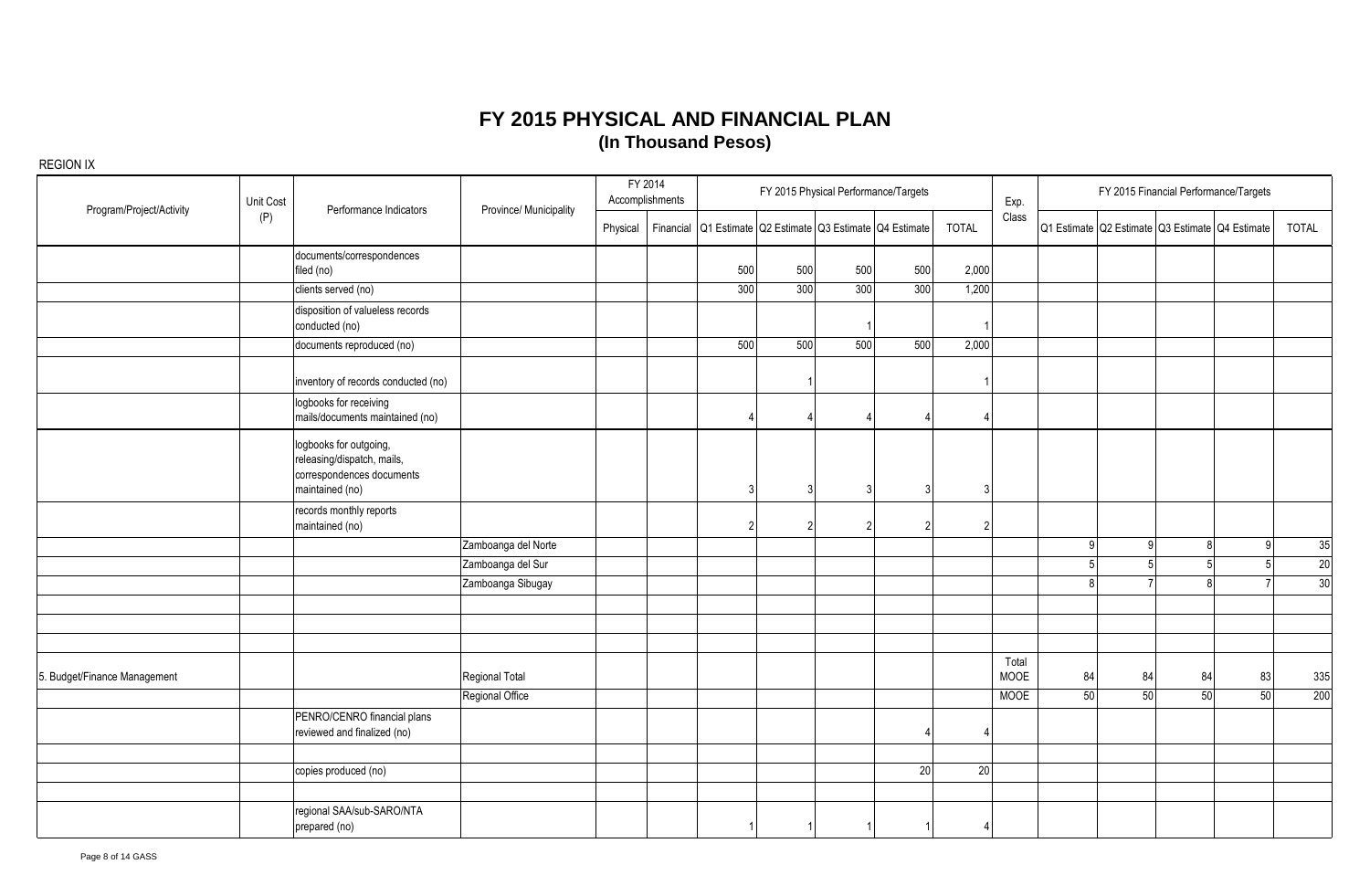| Program/Project/Activity | Unit Cost | Performance Indicators                                               | Province/ Municipality |          | FY 2014<br>Accomplishments |                                                           |     |                | FY 2015 Physical Performance/Targets |              | Exp.             |     |     | FY 2015 Financial Performance/Targets           |     |              |
|--------------------------|-----------|----------------------------------------------------------------------|------------------------|----------|----------------------------|-----------------------------------------------------------|-----|----------------|--------------------------------------|--------------|------------------|-----|-----|-------------------------------------------------|-----|--------------|
|                          | (P)       |                                                                      |                        | Physical |                            | Financial Q1 Estimate Q2 Estimate Q3 Estimate Q4 Estimate |     |                |                                      | <b>TOTAL</b> | $\textsf{Class}$ |     |     | Q1 Estimate Q2 Estimate Q3 Estimate Q4 Estimate |     | <b>TOTAL</b> |
|                          |           |                                                                      |                        |          |                            |                                                           |     |                |                                      |              |                  |     |     |                                                 |     |              |
|                          |           | Monthly/Quarterly financial reports<br>submitted                     |                        |          |                            |                                                           |     | -3 I           | $\mathcal{R}$                        | 12           |                  |     |     |                                                 |     |              |
|                          |           | financial justification prepared (no)                                |                        |          |                            |                                                           |     |                |                                      |              |                  |     |     |                                                 |     |              |
|                          |           | copies produced (no)                                                 |                        |          |                            | 5 <sup>1</sup>                                            | 5   | 5              | 5 <sup>1</sup>                       | 20           |                  |     |     |                                                 |     |              |
|                          |           |                                                                      |                        |          |                            |                                                           |     |                |                                      |              |                  |     |     |                                                 |     |              |
|                          |           | vouchers/claims prepared and<br>processed (no)                       |                        |          |                            | 750                                                       | 750 | 750            | 750                                  | 3,000        |                  |     |     |                                                 |     |              |
|                          |           |                                                                      |                        |          |                            |                                                           |     |                |                                      |              |                  |     |     |                                                 |     |              |
|                          |           | budget record prepared (no)                                          |                        |          |                            | 51                                                        |     | 5              | 5 <sup>1</sup>                       | 20           |                  |     |     |                                                 |     |              |
|                          |           |                                                                      | Zamboanga del Norte    |          |                            |                                                           |     |                |                                      |              |                  | 15  | 14  | 15                                              | 14  | 58           |
|                          |           |                                                                      | Zamboanga del Sur      |          |                            |                                                           |     |                |                                      |              |                  |     | 8   | $\mathsf{R}$                                    | 8   | 32           |
|                          |           |                                                                      | Zamboanga Sibugay      |          |                            |                                                           |     |                |                                      |              |                  | 11  | 12  | 11                                              | 11  | 45           |
| 6. Accounting            |           |                                                                      | Regional Total         |          |                            |                                                           |     |                |                                      |              | Total<br>MOOE    | 125 | 126 | 125                                             | 125 | 501          |
|                          |           |                                                                      | Regional Offcie        |          |                            |                                                           |     |                |                                      |              | <b>MOOE</b>      | 75  | 75  | 75                                              | 75  | 300          |
|                          |           | vouchers/payroll indexed and<br>processed (no)                       |                        |          |                            |                                                           |     |                |                                      |              |                  |     |     |                                                 |     |              |
|                          |           | $-Fund 101$                                                          |                        |          |                            | 750                                                       | 750 | 750            | 750                                  | 3,000        |                  |     |     |                                                 |     |              |
|                          |           | certification issued (no)                                            |                        |          |                            | 50                                                        | 50  | 50             | 50                                   | 200          |                  |     |     |                                                 |     |              |
|                          |           | financial reports prepared (no)                                      |                        |          |                            |                                                           |     |                |                                      |              |                  |     |     |                                                 |     |              |
|                          |           | -Fund 101                                                            |                        |          |                            | -9                                                        | Ω   | -9             | ΩI                                   | 36           |                  |     |     |                                                 |     |              |
|                          |           | monthly report of disbursement/<br>financial performance report (no) |                        |          |                            |                                                           |     |                |                                      |              |                  |     |     |                                                 |     |              |
|                          |           | -Fund 101                                                            |                        |          |                            | $\overline{3}$                                            | 3   | 3 <sup>l</sup> | 3 <sup>1</sup>                       | 12           |                  |     |     |                                                 |     |              |
|                          |           | remittances (no)                                                     |                        |          |                            | 25                                                        | 25  | 25             | 25                                   | 100          |                  |     |     |                                                 |     |              |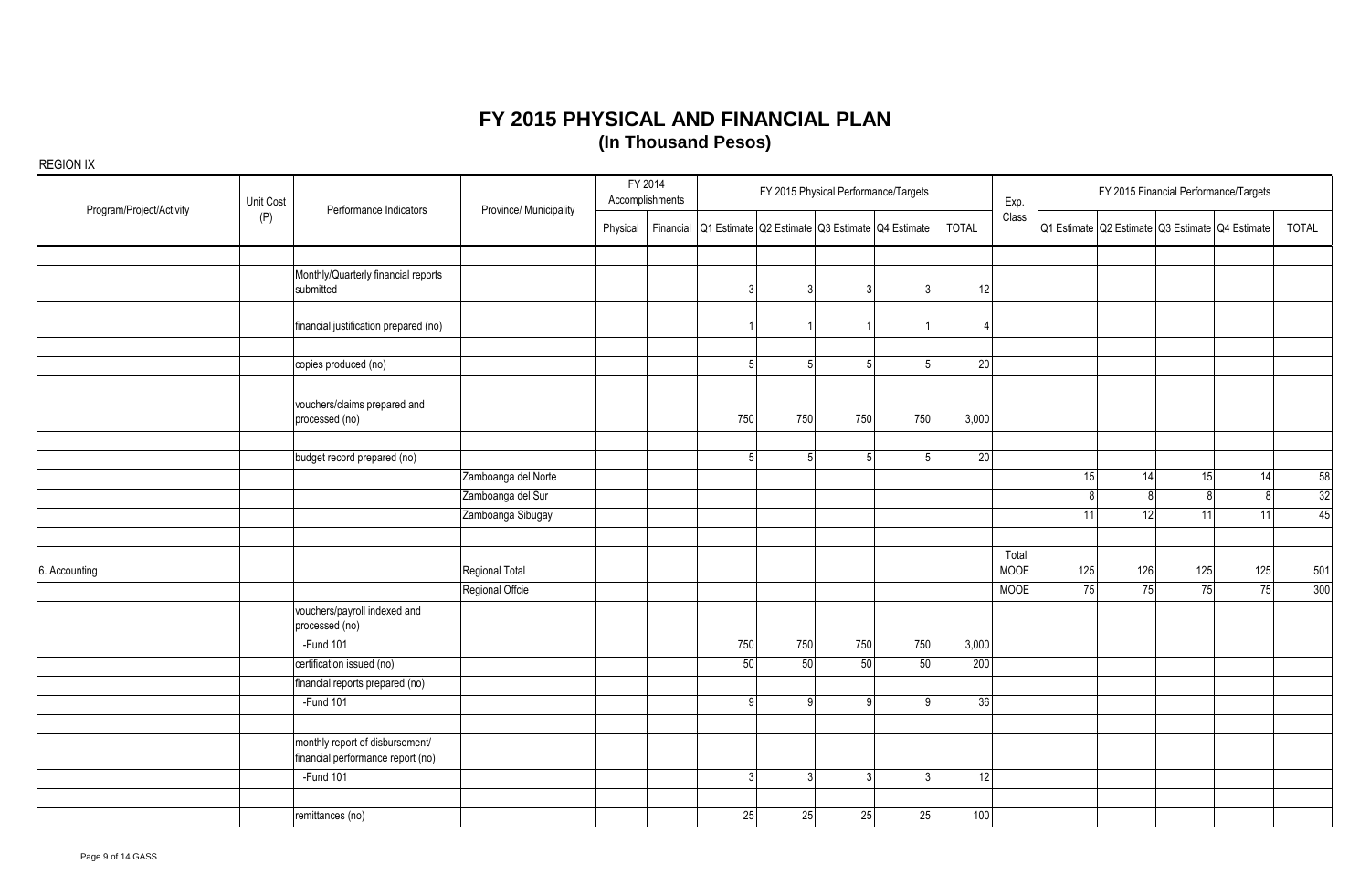| Program/Project/Activity | Unit Cost | Performance Indicators           | Province/ Municipality    |          | FY 2014<br>Accomplishments |                |     |                | FY 2015 Physical Performance/Targets                      |              | Exp.                 |     |                 |                 | FY 2015 Financial Performance/Targets           |              |
|--------------------------|-----------|----------------------------------|---------------------------|----------|----------------------------|----------------|-----|----------------|-----------------------------------------------------------|--------------|----------------------|-----|-----------------|-----------------|-------------------------------------------------|--------------|
|                          | (P)       |                                  |                           | Physical |                            |                |     |                | Financial Q1 Estimate Q2 Estimate Q3 Estimate Q4 Estimate | <b>TOTAL</b> | Class                |     |                 |                 | Q1 Estimate Q2 Estimate Q3 Estimate Q4 Estimate | <b>TOTAL</b> |
|                          |           |                                  |                           |          |                            |                |     |                |                                                           |              |                      |     |                 |                 |                                                 |              |
|                          |           | seggregation of vouchers (no)    |                           |          |                            |                |     |                |                                                           |              |                      |     |                 |                 |                                                 |              |
|                          |           | $-Fund 101$                      |                           |          |                            | 750            | 750 | 750            | 750                                                       | 3,000        |                      |     |                 |                 |                                                 |              |
|                          |           |                                  | Zamboanga del Norte       |          |                            |                |     |                |                                                           |              |                      | 23  | 24              | 23              | 23                                              | 93           |
|                          |           |                                  | Zamboanga del Sur         |          |                            |                |     |                |                                                           |              |                      | 11  | 12              | 11              | 12                                              | 46           |
|                          |           |                                  | Zamboanga Sibugay         |          |                            |                |     |                |                                                           |              |                      | 16  | 15              | 16              | 15                                              | 62           |
| 7. Cashiering            |           |                                  | <b>Regional Total</b>     |          |                            |                |     |                |                                                           |              | Total<br>MOOE        | 51  | 52              | 51              | 51                                              | 205          |
|                          |           |                                  | Regional Office           |          |                            |                |     |                |                                                           |              | <b>MOOE</b>          | 30  | 30              | 30              | 30                                              | 120          |
|                          |           | ORs issued (no)                  |                           |          |                            | 250            | 250 | 250            | 250                                                       | 1,000        |                      |     |                 |                 |                                                 |              |
|                          |           |                                  |                           |          |                            |                |     |                |                                                           |              |                      |     |                 |                 |                                                 |              |
|                          |           | CAs prepared (no)                |                           |          |                            | 15             | 15  | 15             | 15                                                        | 60           |                      |     |                 |                 |                                                 |              |
|                          |           |                                  |                           |          |                            |                |     |                |                                                           |              |                      |     |                 |                 |                                                 |              |
|                          |           | reports prepared (no)            |                           |          |                            | $\overline{3}$ | ্ব  | 3 <sup>l</sup> | 3 <sup>l</sup>                                            | 12           |                      |     |                 |                 |                                                 |              |
|                          |           | checks issued and delivered (no) |                           |          |                            | 750            | 750 | 750            | 750                                                       | 3,000        |                      |     |                 |                 |                                                 |              |
|                          |           |                                  | Zamboanga del Norte       |          |                            |                |     |                |                                                           |              |                      |     | 9 <sup>1</sup>  | $\mathsf{Q}$    | g                                               | 35           |
|                          |           |                                  | Zamboanga del Sur         |          |                            |                |     |                |                                                           |              |                      |     | 5 <sup>1</sup>  | 5               | 5                                               | 20           |
|                          |           |                                  | Zamboanga Sibugay         |          |                            |                |     |                |                                                           |              |                      |     | $\mathbf{8}$    |                 |                                                 | 30           |
| 8. Top Level Management  |           |                                  | Regional Total            |          |                            |                |     |                |                                                           |              | Total<br><b>MOOE</b> | 306 | 307             | 306             | 306                                             | 1,225        |
|                          |           |                                  |                           |          |                            |                |     |                |                                                           |              |                      |     |                 |                 |                                                 |              |
|                          |           |                                  | Regional Office           |          |                            |                |     |                |                                                           |              | <b>MOOE</b>          | 194 | 194             | 193             | 194                                             | 775          |
|                          |           |                                  | Zamboanga del Norte       |          |                            |                |     |                |                                                           |              | <b>MOOE</b>          | 50  | 50              | 50              | 50                                              | 200          |
|                          |           |                                  | PENRO Norte               |          |                            |                |     |                |                                                           |              |                      | 10  | 10              | 10              | 10                                              | 40           |
|                          |           |                                  | <b>CENRO Dapitan City</b> |          |                            |                |     |                |                                                           |              |                      | 10  | 10              | 10 <sup>1</sup> | 10                                              | 40           |
|                          |           |                                  | <b>CENRO Dipolog City</b> |          |                            |                |     |                |                                                           |              |                      | 10  | 10              | 10              | 10                                              | 40           |
|                          |           |                                  | <b>CENRO Liloy</b>        |          |                            |                |     |                |                                                           |              |                      | 10  | 10 <sup>1</sup> | 10              | 10                                              | 40           |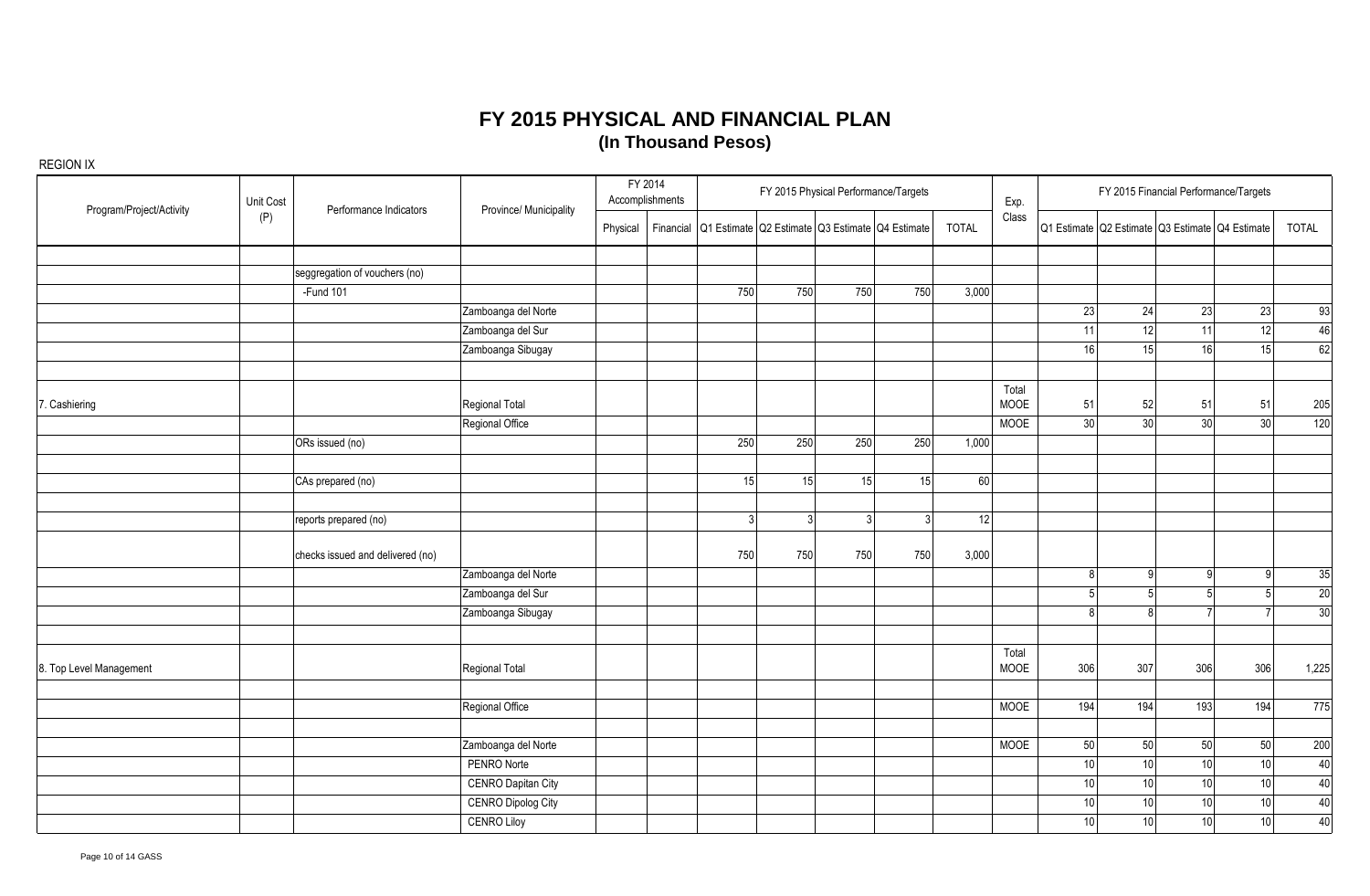| Unit Cost<br>Program/Project/Activity<br>Performance Indicators<br>(P) |                                  | Province/ Municipality     |          | FY 2014<br>Accomplishments |       |       |       | FY 2015 Physical Performance/Targets                      |              | Exp.                 |                 |                 | FY 2015 Financial Performance/Targets           |                 |                 |
|------------------------------------------------------------------------|----------------------------------|----------------------------|----------|----------------------------|-------|-------|-------|-----------------------------------------------------------|--------------|----------------------|-----------------|-----------------|-------------------------------------------------|-----------------|-----------------|
|                                                                        |                                  |                            | Physical |                            |       |       |       | Financial Q1 Estimate Q2 Estimate Q3 Estimate Q4 Estimate | <b>TOTAL</b> | Class                |                 |                 | Q1 Estimate Q2 Estimate Q3 Estimate Q4 Estimate |                 | <b>TOTAL</b>    |
|                                                                        |                                  | <b>CENRO Siocon</b>        |          |                            |       |       |       |                                                           |              |                      | 10 <sup>1</sup> | 10 <sup>1</sup> | 10                                              | 10 <sup>1</sup> | 40              |
|                                                                        |                                  |                            |          |                            |       |       |       |                                                           |              |                      |                 |                 |                                                 |                 |                 |
|                                                                        |                                  | Zamboanga del Sur          |          |                            |       |       |       |                                                           |              | <b>MOOE</b>          | 62              | 63              | 63                                              | 62              | 100             |
|                                                                        |                                  | PENRO Sur                  |          |                            |       |       |       |                                                           |              |                      |                 | 8               |                                                 | $\mathsf{Q}$    | 34              |
|                                                                        |                                  | <b>CENRO Pagadian City</b> |          |                            |       |       |       |                                                           |              |                      |                 | q               |                                                 |                 | 33              |
|                                                                        |                                  | <b>CENRO Guipos</b>        |          |                            |       |       |       |                                                           |              |                      |                 | $\mathsf{R}$    |                                                 |                 | 33              |
|                                                                        |                                  | Zamboanga Sibugay          |          |                            |       |       |       |                                                           |              | <b>MOOE</b>          | 37              | 38              | 38                                              | 37              | 150             |
|                                                                        |                                  | PENRO Sibugay              |          |                            |       |       |       |                                                           |              |                      |                 | 10              |                                                 | 10              | 38              |
|                                                                        |                                  | CENRO Ipil                 |          |                            |       |       |       |                                                           |              |                      |                 | 10 <sup>1</sup> | a                                               | $\mathsf{Q}$    | 37              |
|                                                                        |                                  | CENRO Buug                 |          |                            |       |       |       |                                                           |              |                      |                 | $\mathsf{q}$    | 10 <sup>1</sup>                                 | q               | $\overline{37}$ |
|                                                                        |                                  | CENRO Zamboanga City       |          |                            |       |       |       |                                                           |              |                      | 10              |                 | 10                                              |                 | 38              |
|                                                                        |                                  |                            |          |                            |       |       |       |                                                           |              |                      |                 |                 |                                                 |                 |                 |
|                                                                        | papers/documents acted upon (no) | Regional Total             |          |                            | 4,200 | 4,200 | 4,200 | 4,200                                                     |              | Total<br>16,800 MOOE | 42              | 42              | 42                                              | 42              | 168             |
|                                                                        |                                  | Regional Office            |          |                            | 3,000 | 3,000 | 3,000 | 3,000                                                     |              | 12,000 MOOE          | 30 <sup>1</sup> | 30 <sup>1</sup> | 30 <sup>1</sup>                                 | 30              | 120             |
|                                                                        |                                  |                            |          |                            |       |       |       |                                                           |              |                      |                 |                 |                                                 |                 |                 |
|                                                                        |                                  | Zamboanga del Norte        |          |                            | 500   | 500   | 500   | 500                                                       |              | 2,000 MOOE           |                 | 5               |                                                 | 5               | $\overline{20}$ |
|                                                                        |                                  | PENRO Norte                |          |                            | 100   | 100   | 100   | 100                                                       | 400          |                      |                 |                 |                                                 |                 | $\overline{4}$  |
|                                                                        |                                  | <b>CENRO Dapitan City</b>  |          |                            | 100   | 100   | 100   | 100                                                       | 400          |                      |                 |                 |                                                 |                 | $\overline{4}$  |
|                                                                        |                                  | <b>CENRO Dipolog City</b>  |          |                            | 100   | 100   | 100   | 100                                                       | 400          |                      |                 |                 |                                                 |                 | $\overline{4}$  |
|                                                                        |                                  | <b>CENRO Liloy</b>         |          |                            | 100   | 100   | 100   | 100                                                       | 400          |                      |                 |                 |                                                 |                 | $\overline{4}$  |
|                                                                        |                                  | <b>CENRO Siocon</b>        |          |                            | 100   | 100   | 100   | 100                                                       | 400          |                      |                 |                 |                                                 |                 | $\overline{4}$  |
|                                                                        |                                  | Zamboanga del Sur          |          |                            | 300   | 300   | 300   | 300                                                       |              | 1,200 MOOE           |                 | 3               |                                                 | 3               | 12              |
|                                                                        |                                  | PENRO Sur                  |          |                            | 100   | 100   | 100   | 100                                                       | 400          |                      |                 |                 |                                                 |                 | $\overline{4}$  |
|                                                                        |                                  | <b>CENRO Pagadian City</b> |          |                            | 100   | 100   | 100   | 100                                                       | 400          |                      |                 |                 |                                                 |                 | $\overline{4}$  |
|                                                                        |                                  | <b>CENRO Guipos</b>        |          |                            | 100   | 100   | 100   | 100                                                       | 400          |                      |                 |                 |                                                 |                 | $\overline{4}$  |
|                                                                        |                                  |                            |          |                            |       |       |       |                                                           |              |                      |                 |                 |                                                 |                 |                 |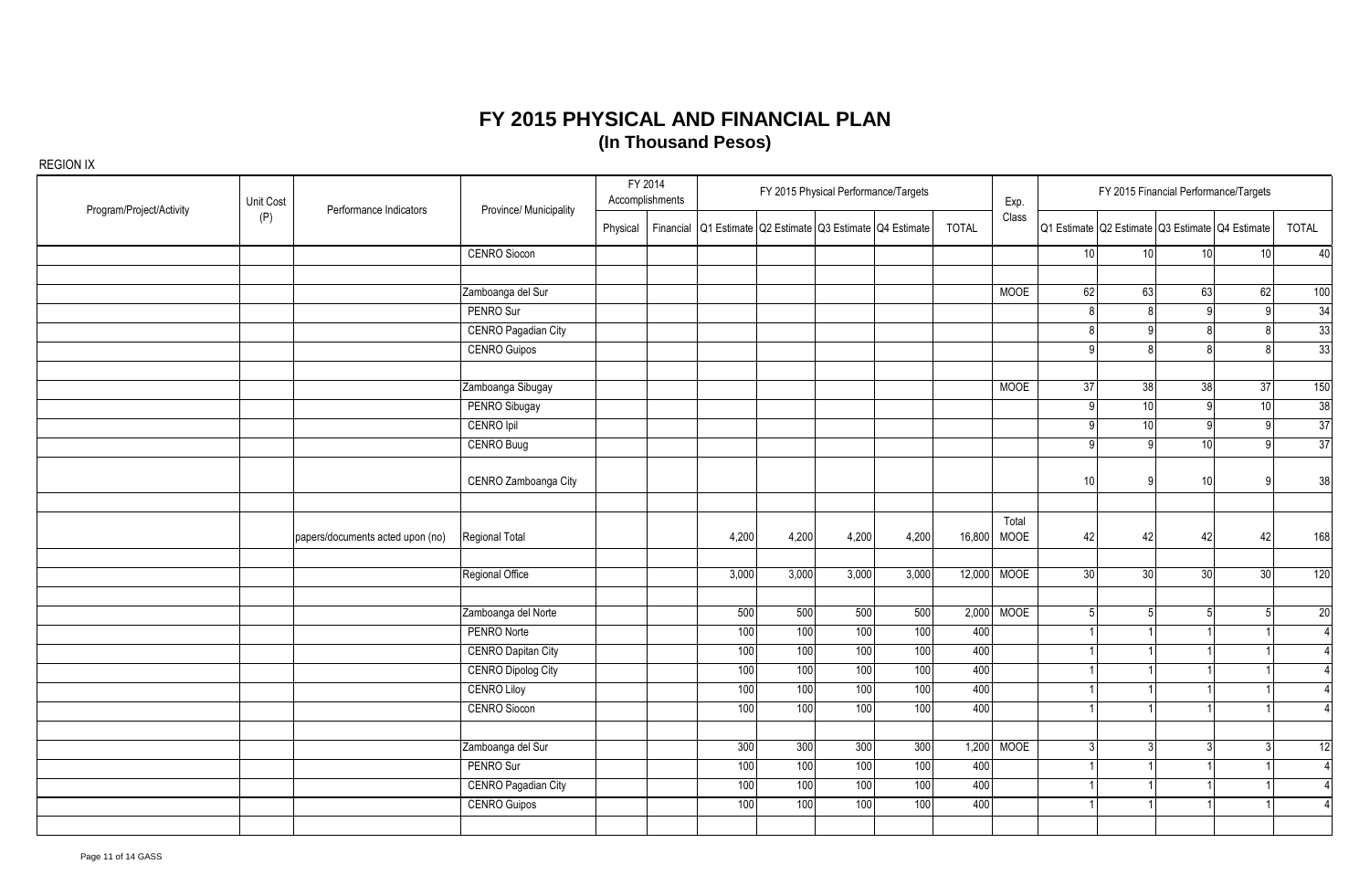| Program/Project/Activity | Unit Cost | Performance Indicators                                     | Province/ Municipality    |          | FY 2014<br>Accomplishments                                |     |     | FY 2015 Physical Performance/Targets |              | Exp.          |     |                | FY 2015 Financial Performance/Targets           |              |                 |
|--------------------------|-----------|------------------------------------------------------------|---------------------------|----------|-----------------------------------------------------------|-----|-----|--------------------------------------|--------------|---------------|-----|----------------|-------------------------------------------------|--------------|-----------------|
|                          | (P)       |                                                            |                           | Physical | Financial Q1 Estimate Q2 Estimate Q3 Estimate Q4 Estimate |     |     |                                      | <b>TOTAL</b> | Class         |     |                | Q1 Estimate Q2 Estimate Q3 Estimate Q4 Estimate |              | <b>TOTAL</b>    |
|                          |           |                                                            | Zamboanga Sibugay         |          | 400                                                       | 400 | 400 | 400                                  |              | 1,600 MOOE    |     |                |                                                 |              | 16              |
|                          |           |                                                            | PENRO Sibugay             |          | 100                                                       | 100 | 100 | 100                                  | 400          |               |     |                |                                                 |              | $\overline{4}$  |
|                          |           |                                                            | CENRO Ipil                |          | $100$                                                     | 100 | 100 | 100                                  | 400          |               |     |                |                                                 |              | $\overline{4}$  |
|                          |           |                                                            | CENRO Buug                |          | 100                                                       | 100 | 100 | 100                                  | 400          |               |     |                |                                                 |              | $\overline{4}$  |
|                          |           |                                                            | CENRO Zamboanga City      |          | 100                                                       | 100 | 100 | 100                                  | 400          |               |     |                |                                                 |              | $\overline{4}$  |
|                          |           | meetings/conferences/chaired/<br>paticipated/attended (no) | Regional Total            |          | 49                                                        | 48  | 49  | 48                                   | 194          | Total<br>MOOE | 264 | 265            | 264                                             | 264          | 1,057           |
|                          |           |                                                            |                           |          |                                                           |     |     |                                      |              |               |     |                |                                                 |              |                 |
|                          |           |                                                            | Regional Office           |          | 13                                                        | 12  | 13  | 12                                   |              | 50 MOOE       | 164 | 164            | 163                                             | 164          | 655             |
|                          |           |                                                            | Zamboanga del Norte       |          | 15                                                        | 15  | 15  | 15                                   |              | 60 MOOE       | 45  | 45             | 45                                              | 45           | 180             |
|                          |           |                                                            | PENRO Norte               |          |                                                           |     |     | 31                                   | 12           |               |     | 9 <sup>1</sup> |                                                 |              | 36              |
|                          |           |                                                            | <b>CENRO Dapitan City</b> |          |                                                           | 3   |     | 31                                   | 12           |               |     | 9              | Q                                               |              | 36              |
|                          |           |                                                            | <b>CENRO Dipolog City</b> |          |                                                           |     |     | 3                                    | 12           |               |     | $\mathsf{q}$   | $\Omega$                                        |              | 36              |
|                          |           |                                                            | <b>CENRO Liloy</b>        |          |                                                           |     |     | 3                                    | 12           |               |     | $\mathsf{Q}$   |                                                 |              | $\overline{36}$ |
|                          |           |                                                            | <b>CENRO Siocon</b>       |          |                                                           | ર   |     | -3 I                                 | 12           |               |     | $\mathsf{Q}$   | Q                                               | q            | 36              |
|                          |           |                                                            | Zamboanga del Sur         |          | a                                                         | g   | g   | 9 <sup>1</sup>                       |              | 36 MOOE       | 22  | 22             | 22                                              | 22           | 88              |
|                          |           |                                                            | PENRO Sur                 |          |                                                           | 3   |     | 3 <sup>1</sup>                       | 12           |               |     | 7              | <sup>8</sup>                                    | 8            | 30              |
|                          |           |                                                            | CENRO Pagadian City       |          |                                                           | ર   |     | 3                                    | 12           |               |     | $\mathbf{8}$   |                                                 |              | 29              |
|                          |           |                                                            | <b>CENRO Guipos</b>       |          |                                                           |     |     | 3                                    | 12           |               |     | 7              |                                                 |              | 29              |
|                          |           |                                                            | Zamboanga Sibugay         |          | 12                                                        | 12  | 12  | 12                                   |              | 48 MOOE       | 33  | 34             | 34                                              | 33           | 134             |
|                          |           |                                                            | PENRO Sibugay             |          |                                                           | 3   |     | $\mathcal{R}$                        | 12           |               |     | 9 <sup>1</sup> |                                                 | $\mathsf{Q}$ | 34              |
|                          |           |                                                            | CENRO Ipil                |          |                                                           | ર   |     | $\mathcal{R}$                        | 12           |               |     | $\overline{9}$ |                                                 |              | 33              |
|                          |           |                                                            | <b>CENRO Buug</b>         |          |                                                           |     |     | 3                                    | 12           |               |     | 8 <sup>1</sup> |                                                 |              | 33              |
|                          |           |                                                            | CENRO Zamboanga City      |          |                                                           |     |     | 3                                    | 12           |               |     |                |                                                 |              | 34              |
|                          |           |                                                            |                           |          |                                                           |     |     |                                      |              |               |     |                |                                                 |              |                 |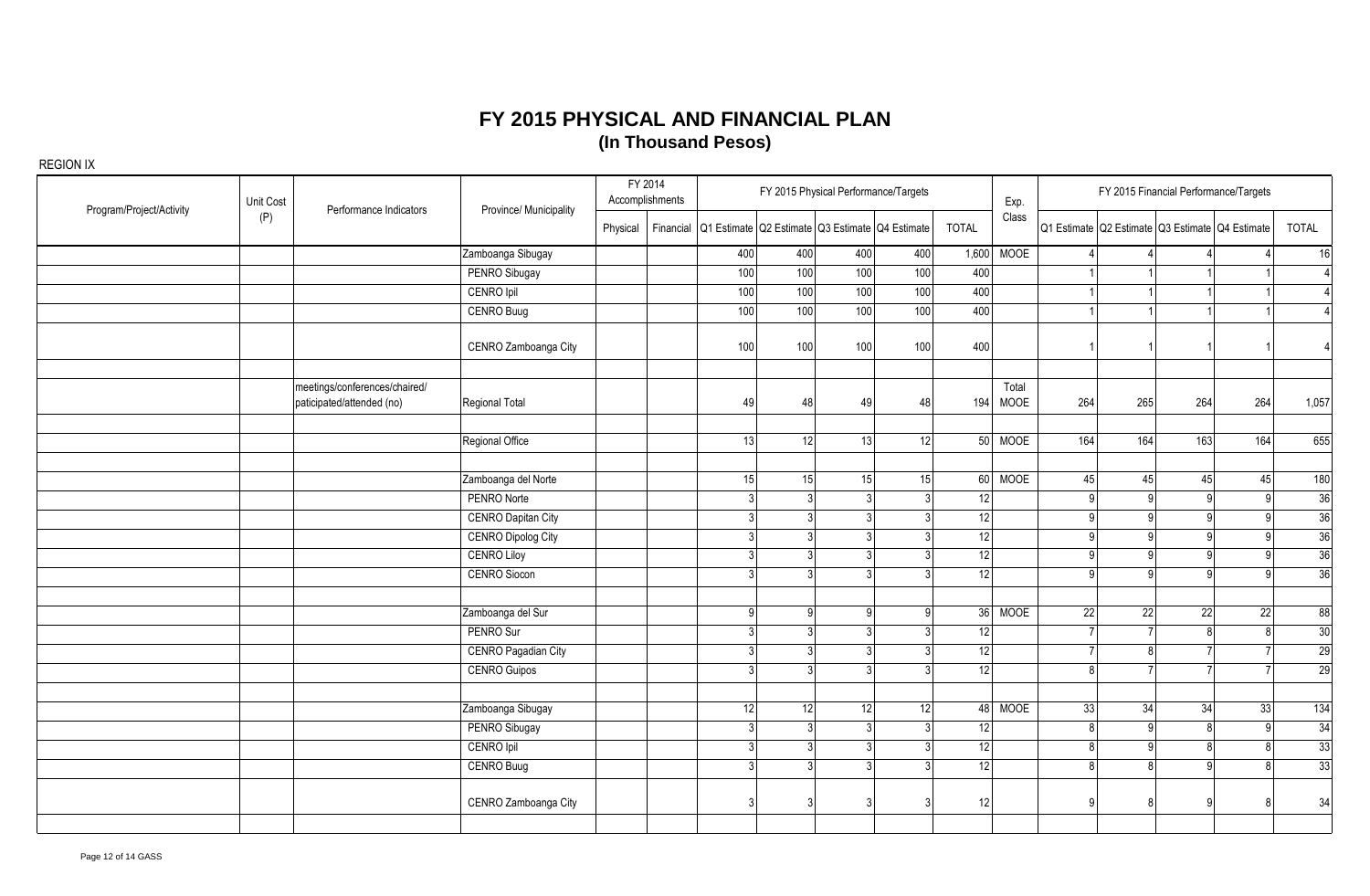| Program/Project/Activity                 | Unit Cost<br>(P) | Performance Indicators                    | Province/ Municipality           | FY 2014<br>Accomplishments |           | FY 2015 Physical Performance/Targets |  |  |                                                 |              | Exp.                 | FY 2015 Financial Performance/Targets |                                                 |              |              |        |
|------------------------------------------|------------------|-------------------------------------------|----------------------------------|----------------------------|-----------|--------------------------------------|--|--|-------------------------------------------------|--------------|----------------------|---------------------------------------|-------------------------------------------------|--------------|--------------|--------|
|                                          |                  |                                           |                                  | Physical                   | Financial |                                      |  |  | Q1 Estimate Q2 Estimate Q3 Estimate Q4 Estimate | <b>TOTAL</b> | Class                |                                       | Q1 Estimate Q2 Estimate Q3 Estimate Q4 Estimate |              |              | TOTAL  |
|                                          |                  |                                           |                                  |                            |           |                                      |  |  |                                                 |              |                      |                                       |                                                 |              |              |        |
| 9. Project Management and<br>Supervision |                  |                                           | <b>Regional Total</b>            |                            |           |                                      |  |  |                                                 |              | Total<br><b>MOOE</b> | 87                                    | 88                                              | 88           | 87           | 350    |
|                                          |                  |                                           | Regional Office                  |                            |           |                                      |  |  |                                                 |              | <b>MOOE</b>          | 53                                    | 52                                              | 53           | 52           | 210    |
|                                          |                  |                                           | PENRO Norte                      |                            |           |                                      |  |  |                                                 |              | <b>MOOE</b>          | 15                                    | 15                                              | 15           | 15           | 60     |
|                                          |                  |                                           | PENRO Sur                        |                            |           |                                      |  |  |                                                 |              | <b>MOOE</b>          |                                       | 9 <sup>1</sup>                                  | $\mathsf{Q}$ | $\mathsf{Q}$ | 35     |
|                                          |                  |                                           | PENRO Sibugay                    |                            |           |                                      |  |  |                                                 |              | <b>MOOE</b>          | 11                                    | 12                                              | 11           | 11           | 45     |
| 10. Capital Outllay Program              |                  |                                           | <b>Regional Total</b>            |                            |           | 5                                    |  |  |                                                 |              | 5 Total CO           | 17,500                                |                                                 |              |              | 17,500 |
|                                          |                  |                                           |                                  |                            |           |                                      |  |  |                                                 |              |                      |                                       |                                                 |              |              |        |
| 10.1 Building and structures Outlay      |                  | CENRO Office building constructed<br>(no) | Zamboanga del Norte              |                            |           |                                      |  |  |                                                 |              | CO                   | 8,000                                 |                                                 |              |              | 8,000  |
|                                          |                  |                                           | CENRO Dapitan (Piñan)            |                            |           |                                      |  |  |                                                 |              |                      | 3,000                                 |                                                 |              |              | 3,000  |
|                                          |                  |                                           | CENRO Dipolog (Manukan)          |                            |           |                                      |  |  |                                                 |              |                      | 5,000                                 |                                                 |              |              | 5,000  |
|                                          |                  |                                           | Zamboanga del Sur                |                            |           |                                      |  |  |                                                 |              | CO                   |                                       |                                                 |              |              |        |
|                                          |                  |                                           | CENRO Pagadian (R.<br>Magsaysay) |                            |           |                                      |  |  |                                                 |              |                      | 2,500                                 |                                                 |              |              | 2,500  |
|                                          |                  |                                           |                                  |                            |           |                                      |  |  |                                                 |              |                      |                                       |                                                 |              |              |        |
|                                          |                  |                                           | Zamboanga Sibugay                |                            |           | <sup>0</sup>                         |  |  |                                                 | c            | $\overline{c}$       | 7,000                                 |                                                 |              |              | 7,000  |
|                                          |                  |                                           | CENRO Buug (Imelda)              |                            |           |                                      |  |  |                                                 |              |                      | 5,000                                 |                                                 |              |              | 5,000  |
|                                          |                  |                                           | CENRO Ipil (Kabasalan)           |                            |           |                                      |  |  |                                                 |              |                      | 2,000                                 |                                                 |              |              | 2,000  |
| 11. Fixed Expenditures                   |                  |                                           | Regional Total                   |                            |           |                                      |  |  |                                                 |              | Total<br><b>MOOE</b> | 3,247                                 | 3,248                                           | 3,247        | 3,247        | 12,989 |
|                                          |                  |                                           | Regional Office                  |                            |           |                                      |  |  |                                                 |              | <b>MOOE</b>          | 2,334                                 | 2,333                                           | 2,334        | 2,333        | 9,334  |
|                                          |                  |                                           | PENRO Norte                      |                            |           |                                      |  |  |                                                 |              | <b>MOOE</b>          | 363                                   | 364                                             | 363          | 364          | 1,454  |
|                                          |                  |                                           | PENRO Sur                        |                            |           |                                      |  |  |                                                 |              | MOOE                 | 211                                   | 211                                             | 211          | 211          | 844    |